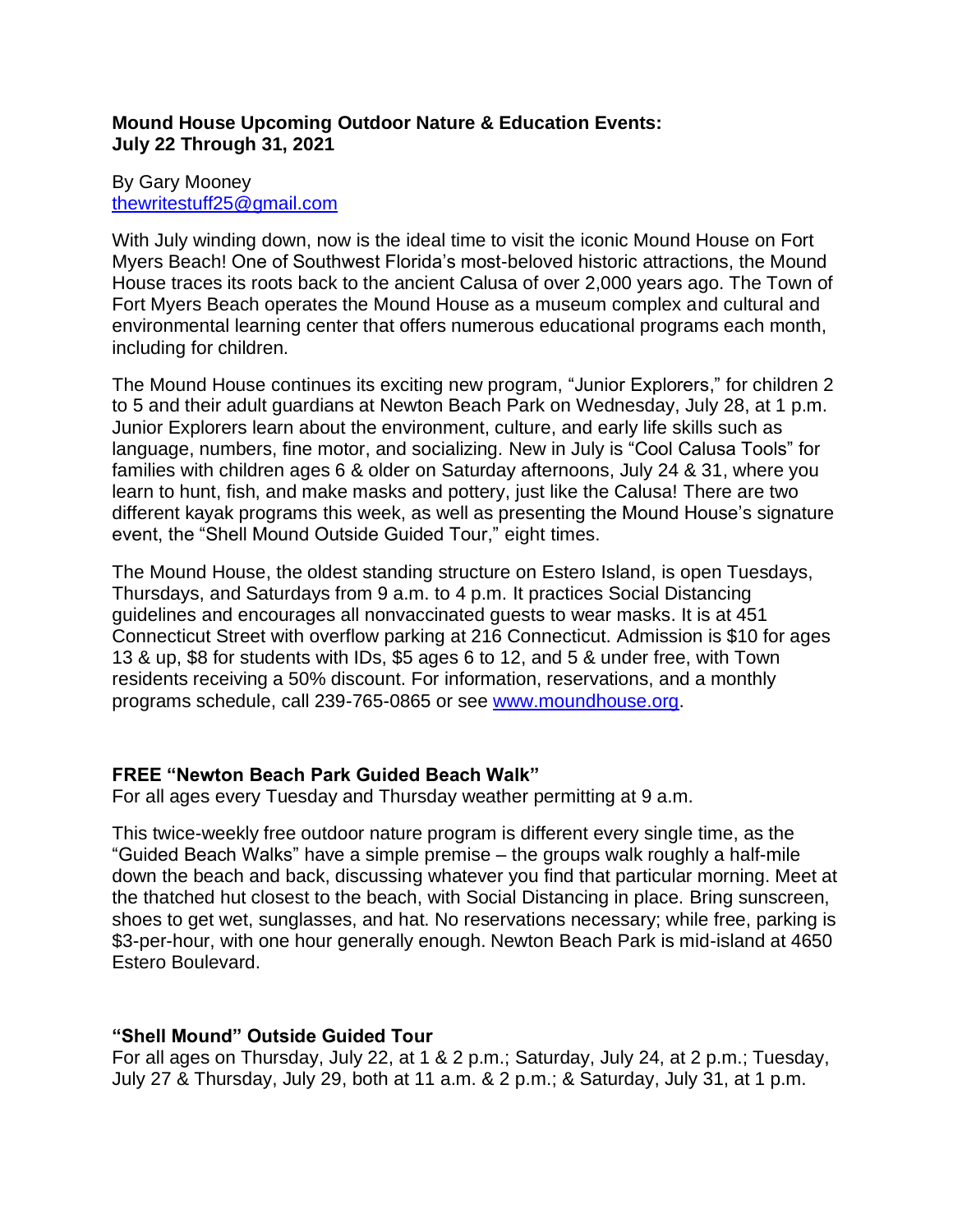If you dig archaeology, the Mound House's signature program is for you! Tour the 2,000-year-old Calusa Indian Shell Mound led by the interpretive staff as you explore the site's archaeology to unearth clues about this ancient society. \$5-per-person that does not include Mound House admission; Mound House members free, with Social Distancing guidelines in place.

### **"Garden Outside" Guided Tour**

For all ages on Thursday, July 22 & Tuesday, July 27, both at 1 p.m.

Stroll through the Mound House gardens to discover how its unique plants conserve water and protect wildlife, while learning how the Calusa and other Native Americans used them in their daily lives. \$5-per-person that does not include Mound House admission; Mound House members free, with Social Distancing guidelines in place.

### **"Mangroves by Kayak" Tour**

For ages 12 & up weather permitting on Friday, July 23; Wednesday, July 28; & Saturday, July 31, all at 9 a.m.

Explore the winding mangrove creeks and hidden waters of the Estero Bay Aquatic Preserve as only a kayaker can on this Environmental Educator-guided tour of the ancient realm of the Calusa! Witness birds, fish, manatee and dolphins as you paddle through the natural beauty of Estero and Hell Peckney Bays in a tandem kayak. All paddling & safety equipment provided, with kayak tours in accordance with Florida Society of Ethical Ecotourism guidelines. \$45-per-person; Mound House members \$15. Advance reservations necessary; private tours available, with Social Distancing guidelines in place.

## **"Family Fun Kayak" Tour**

For ages 6 & up weather permitting on Saturday, July 24 & Friday, July 30, at 9 a.m.

Fun for the whole family on a specially-designed Environmental Educator-guided kayak tour for families with children age 6 & up! See birds, dolphins, manatee, and other wildlife while paddling through the Estero Bay mangroves. \$25-per-person ages 13 & up; \$15-per-person ages 6 to 12, with advance registrations necessary. The Mound House provides all equipment, with Social Distancing in place.

#### **NEW "Cool Calusa Tools"**

For families with children ages 6 & older on Saturday, July 24, at 1 p.m. & Saturday, July 31, at 2 p.m.

Learn to hunt, fish, and make masks and pottery, just like the Calusa! The Mound House interpretive staff leads the exciting and hands-on tour of the Mound House